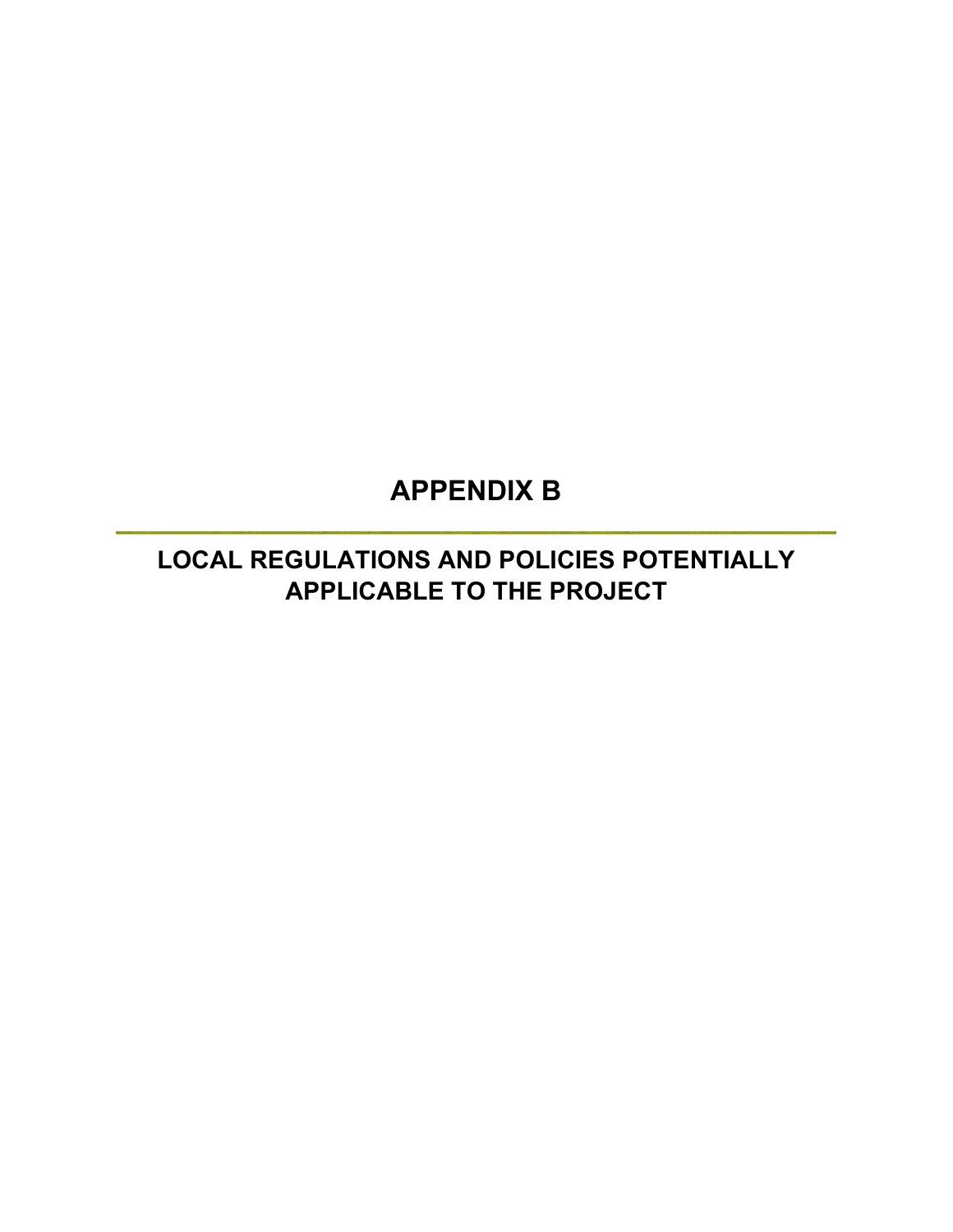# **APPENDIX B**

List of Local Regulations and Policies Potentially Applicable to the PG&E Replacement of DFM-0630 R-1385 Across the Sacramento River Project MND

(Updated: June 2022)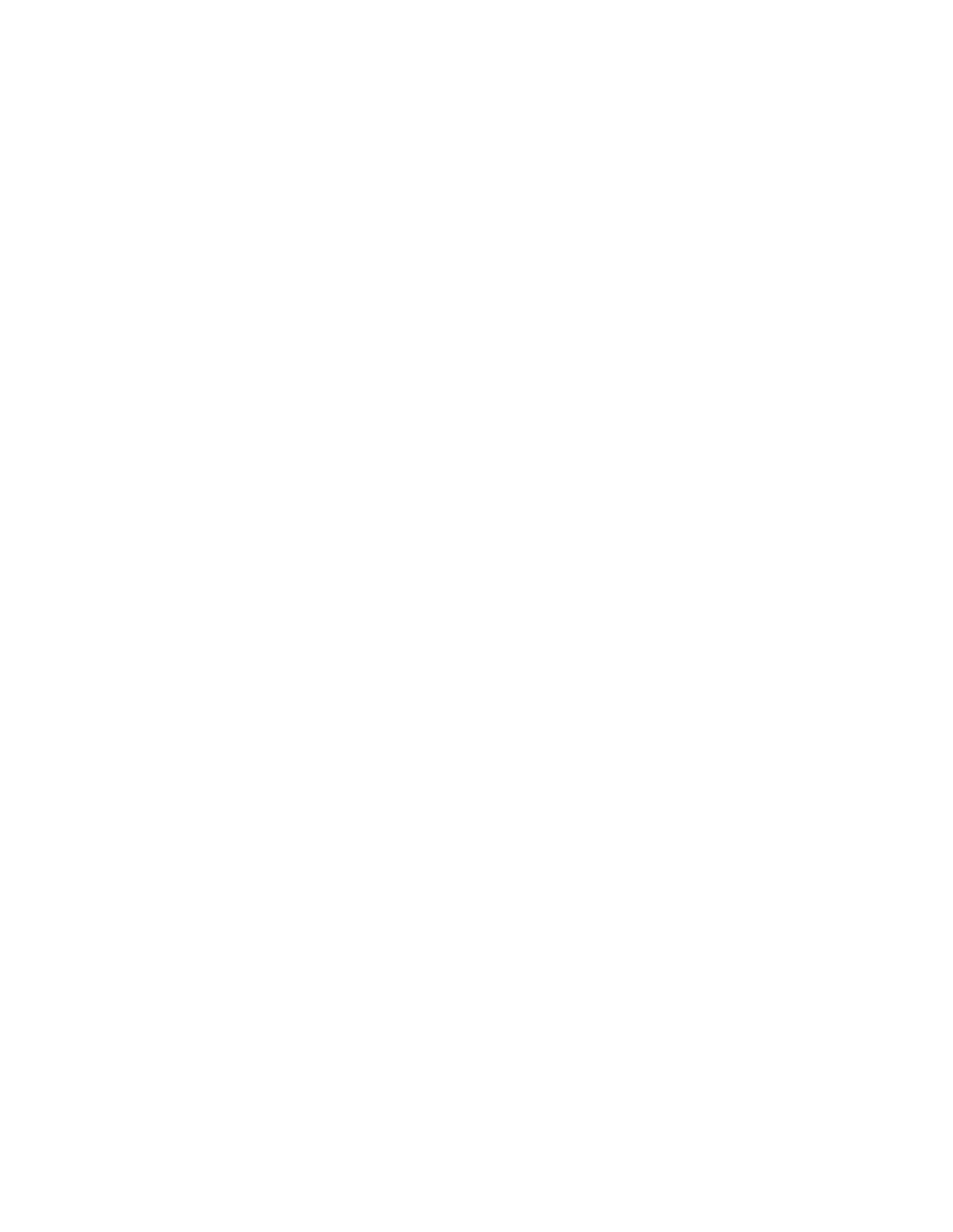### **APPENDIX B**

Appendix B in this Mitigated Negative Declaration identifies local regulations and policies potentially applicable to the PG&E Replacement of DFM-0630 R-1385 Across the Sacramento River Project.

### **AESTHETICS**

#### Colusa County General Plan

Colusa County General Plan policies related to aesthetic resources that may apply include:

**Policy OSR 1-11**: To the maximum extent feasible, maintain and protect views of the County's scenic resources, including water bodies, the Sutter Buttes, Snow Mountain, St. John Mountain, Goat Mountain, unique geologic features, and wildlife habitat areas.

**Policy OSR 1-14:** Reduce light and glare from artificial lighting within open space and agricultural areas to the extent that does not adversely impact the County's rural character.

#### Sutter County General Plan

Sutter County General Plan policies related to aesthetic resources that may apply to the proposed Project include:

**Policy ER 7.5:** Lighting. Support practices that reduce light pollution and preserve views of the night sky including the design and sighting of light fixtures to minimize glare and light on adjacent properties

### **AGRICULTURE AND FORESTRY RESOURCES**

### Colusa County General Plan

Colusa County General Plan policies related to agricultural resources that may apply to the proposed Project include:

**Policy AG 1-8:** Protect agricultural lands from urban encroachment by limiting the extension of urban service facilities and infrastructure, particularly public water and sewer.

**Policy AG 1-12:** Agricultural uses shall continue to be protected through ongoing adherence to and implementation of the County's right to farm ordinance (Colusa County Code Chapter 34, Farming Practices).

**Policy AG 1-13:** Urban development shall not adversely impact the financial sustainability of agricultural operations.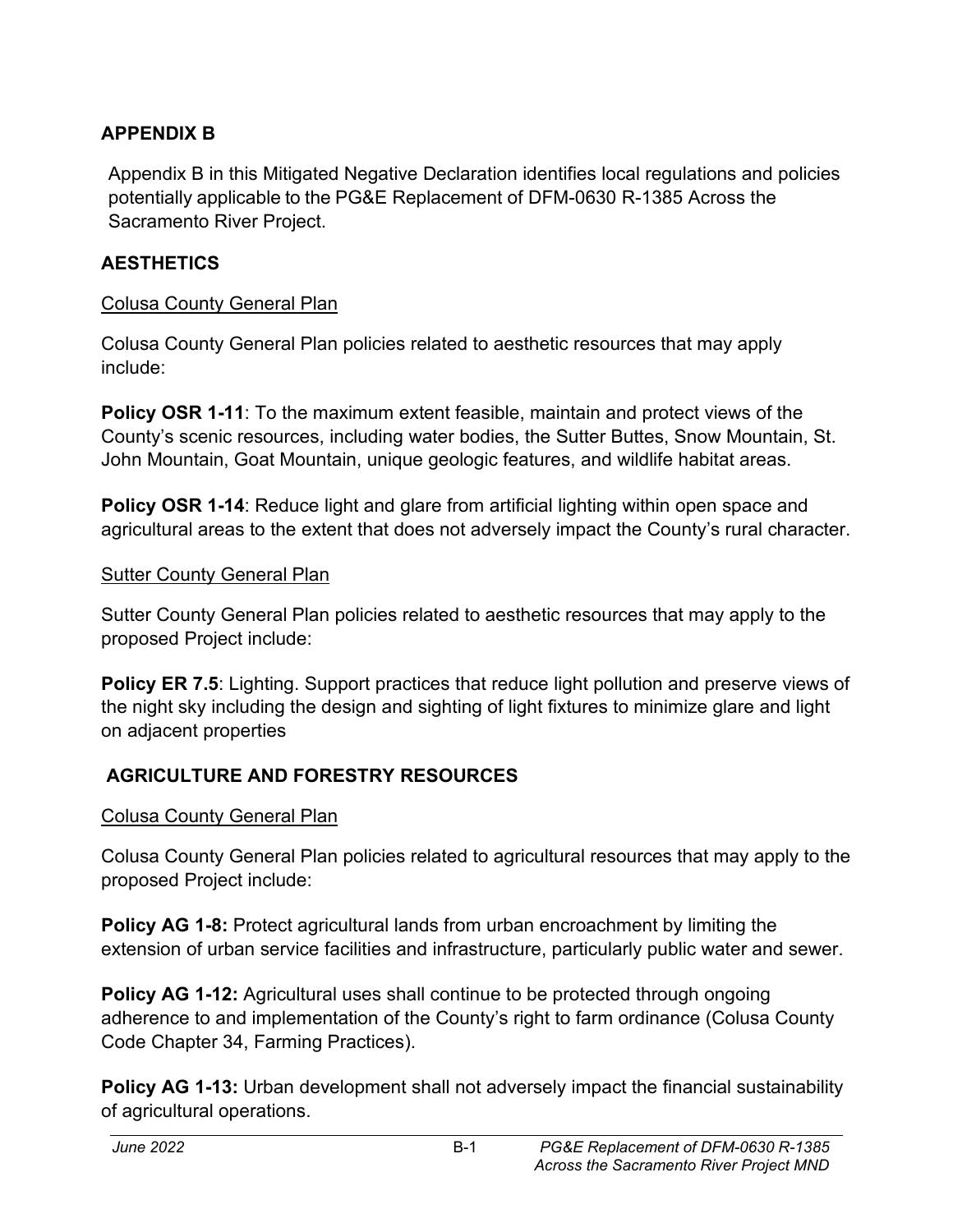**Policy AG 2-7:** Work with agricultural landowners to improve practices that have resulted in adverse impacts to adjacent properties. Such practices include site drainage and flood control measures and the use of Best Management Practices (BMPs).

**Policy LU 2-2:** Ensure that future development and land use decisions protect the integrity of agriculture and do not in any way create a hardship for the county's farmers.

### Sutter County General Plan

Sutter County General Plan policies related to agricultural resources that are applicable to the proposed Project include:

**Policy AG 2.1: Minimize Conflicts.** Require that new development adjacent to agricultural areas be designated to minimize conflicts with adjacent agricultural uses and operations.

**Policy AG 3.3: Water Quality and Quantity**. Support efforts to maintain water resource quality and quantity for the irrigation of productive farmland.

**Policy AG 4.2: Utility Infrastructure**. Implement mechanisms to provide the utility infrastructure, flood protection, and services necessary to lands designated for industrial use in order to support the growth and expansion of Sutter County's agriculture industries.

# **AIR QUALITY**

There are no local policies pertaining to Air Quality and applicable to the Project within the Sutter or Colusa County General Plans.

# **BIOLOGICAL RESOURCES**

### Colusa County General Plan

Biological resources policies from the Colusa County General Plan (Colusa County 2011) relevant to the Project are listed below.

**Policy CON 1-7:** Conserve and enhance those biological communities that contribute to the County's rich biodiversity including, but not limited to, blue oak woodlands, annual grasslands, mixed chaparral, pine woodlands, wetlands, riparian areas, aquatic habitat, and agricultural lands.

**Policy CON 1-8:** Conserve existing native vegetation where possible and integrate existing native vegetation into new development if appropriate.

**Policy CON 1-9**: Avoid oak tree removal within oak woodland habitat to the greatest extend feasible through appropriate project design and building siting. If full avoidance is not possible, prioritize planting replacement tress on-stie over off-site locations.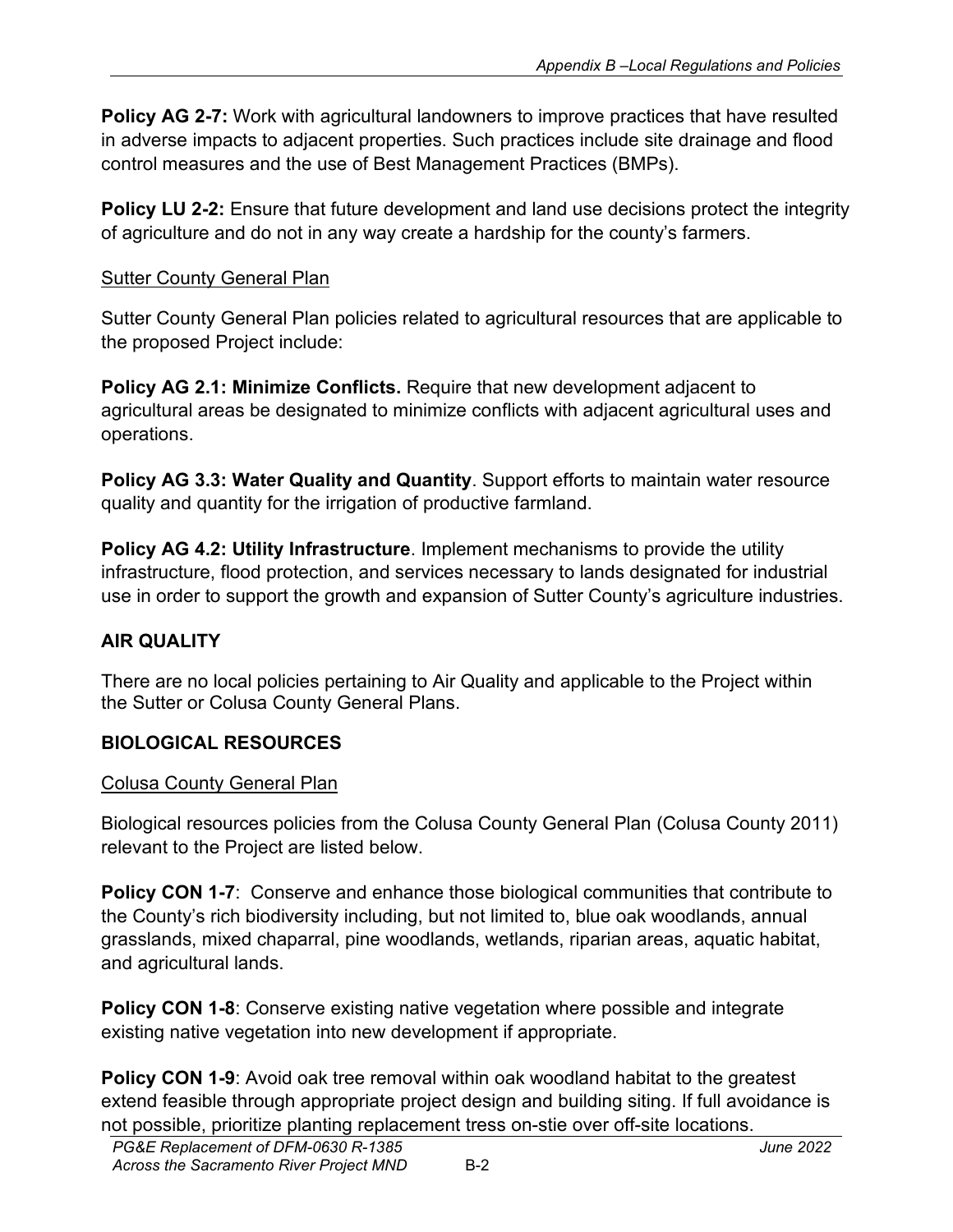**Policy CON 1-11**: Project wetlands and riparian habitat areas from encroachment by development to the greatest extent feasible.

**Policy CON 1-13**: Sensitive habitats include oak woodlands, wetlands, vernal pools, riparian areas, wildlife and fish migration corridors, native plant nursery sites, waters of the U.S. and other habitats designated by state and federal agencies and laws.

Policy CON 1-14: Require any proposed project that may affect special-status species, their habitat, or other sensitive habitat to submit a biological resources evaluation as part of the development review process. Evaluations shall be carried out under the direction of the Colusa County Department of Planning and Building and consistent with applicable state and federal guidelines. Additional focused surveys shall be conducted during the appropriate season (e.g., nesting season, flowering season, etc.), if necessary.

**Policy CON 1-15**: Require that impacts to wetlands and riparian habitat protected by State or federal regulations be avoided to the greatest extent feasible. If avoidance is not possible, fully mitigate impacts consistent with applicable local, state and federal requirements.

**Policy CON 1-17:** All discretionary public and private projects that identify special-status species or sensitive habitats in a biological resource evaluation shall avoid impacts to special-status species and their habitat to the maximum extend feasible. Where impacts cannot be avoided, project shall include the implementation of site-specific or projectspecific effective mitigation strategies developed by a qualified professional in consultation with state or federal resource agencies with jurisdiction (if applicable) included but not limited to the following strategies:

- Preservation of habitat and connectivity of adequate size, quality, and configuration to support the special-status species. Connectivity shall be determined based on the specific of the species' needs;
- Project design measures, such as clustering of structures or located project features to avoid known location of special-status species and/or sensitive habitats;
- Provision of supplemental planting and maintenance of grasses, shrubs, and trees of similar quality and quantity to provide adequate vegetation cover to enhance water quality, minimize sedimentation and soil transport, and provide adequate shelter and food for wildlife.
- Protection for habitat and the known locations of special-status species through adequate buffering or other means.
- Provision of replacement habitat of like quantity and quality on- or off-site for special-status species.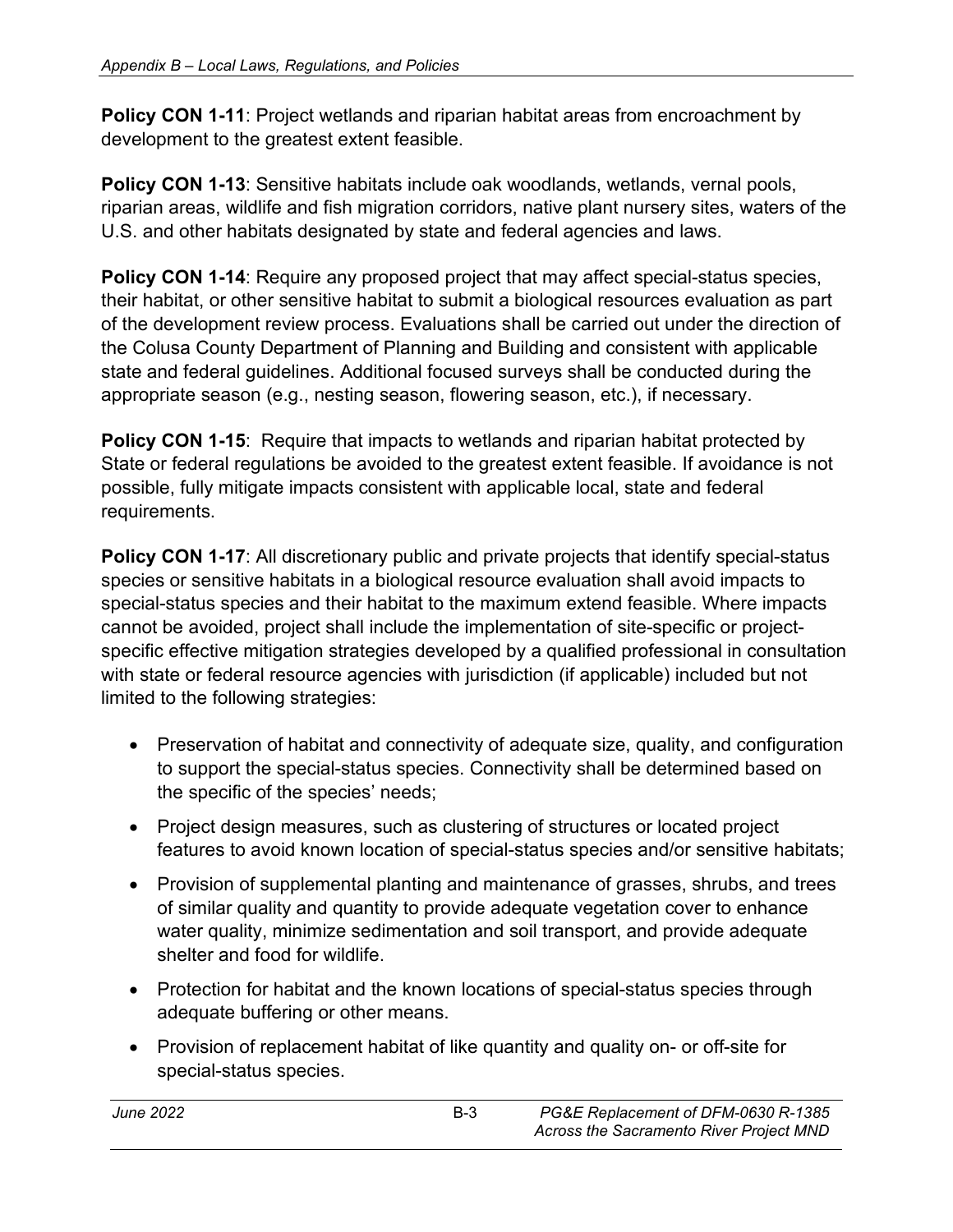- Enhancement of existing special-status species habitat values through restoration and replanting of native plant species.
- Provision of temporary or permanent buffers of adequate size (based on the specifics of the special-status species) to avoid nest abandonment by nesting migratory birds and raptors associated with construction and site development activities.
- Incorporation of the provisions or demonstration of compliance with applicable recovery plans for federally listed species.
- Monitoring of construction activities by a qualified biologist to avoid impacts to onsite special-status species.

**Policy CON 1-18**: Where sensitive biological habitats have been identified on or immediately adjacent to a project site, the following measures shall be implemented:

- Pre-construction surveys for species listed under the State or Federal Endangered Species Acts, or species identified as special-status by the resource agencies, shall be conducted by a qualified biologist;
- Construction barrier fencing shall be installed around sensitive resources and areas identified for avoidance or protection; and
- Employees shall be trained by a qualified biologist to identify and avoid protected species and habitat.

**Policy CON 1-21**: Protect riparian habitat along the Sacramento River to maintain suitable habitat for anadromous fish species, including salmon and steelhead trout, and for native sportfishing species.

**Policy CON 1-24**: If a proposed project may result in impacts to wetlands or other Waters of the U.S., require the project proponent to consult with the appropriate regulatory agency and implement all applicable permit requirements as a condition of project approval.

# **Sutter County General Plan**

The unincorporated lands of Sutter County fall under the jurisdiction of the County. The Environmental Resources section of the Sutter County General Plan contain goals and policies pertaining to biological resources of Sutter County (Sutter County 2011). Goals and policies that are relevant to biological resources are included below.

**Policy ER 1.4 Resources Assessment.** Require discretionary development proposals that could potentially impact biological resources to conduct a biological resources assessment to determine if any resources will be adversely affected by the proposal and, if so, to identify appropriate measures to avoid or mitigate such impacts.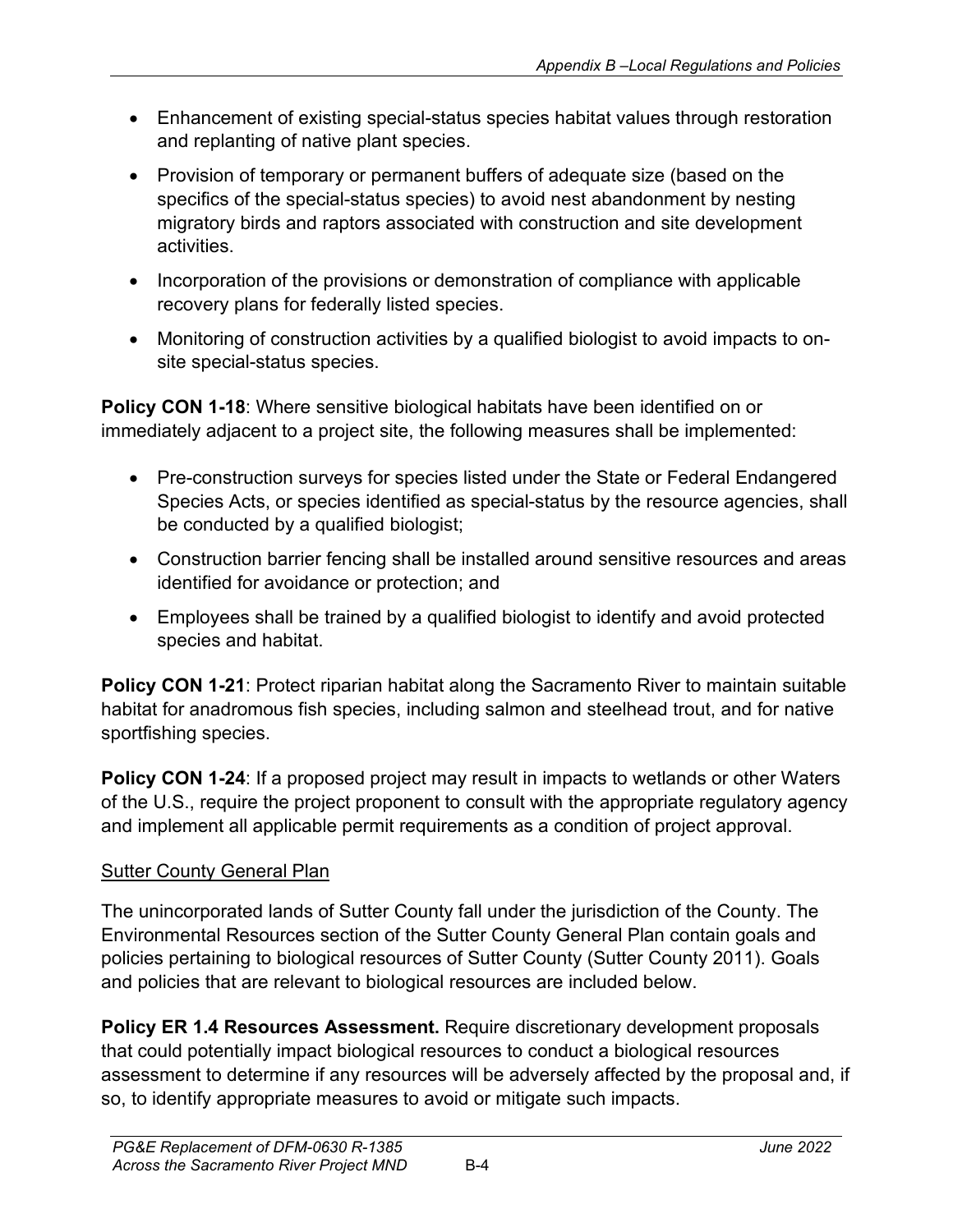**Policy ER 1.6 Mitigation.** Mitigate biological and open space effects that cannot be avoided in accordance with an applicable Habitat Conservation Plan or federal, state, and local regulations.

**Policy ER 2.1 No Net Loss.** Require new development to ensure no net loss of state and federally regulated wetlands, other waters of the United States (including creeks, rivers, ponds, marshes, vernal pools, and other seasonal wetlands), and associated functions and values through a combination of avoidance, restoration, and compensation.

**Policy ER 2.3 Minimize Surface Runoff.** Minimize direct discharge of surface runoff into wetland areas and design new development in such a manner that pollutants and siltation will not significantly affect jurisdictional wetlands.

**Policy ER 3.1 Special-Status Species**. Preserve special-status fish, wildlife, and plant species (e.g., rare, threatened, or endangered species) and habitats consistent with an applicable Habitat Conservation Plan or federal, state, and local regulations.

**Policy ER 3.2 Agency Coordination**. Coordinate with federal, state, and local resource agencies (e.g., California Department of Fish and Game, U.S. Fish and Wildlife Service, U.S. Army Corps of Engineers) to protect special-status species.

**Policy ER 3.3 Fisheries**. Support the preservation and re-establishment of fisheries in the rivers and streams within Sutter County.

**Policy ER 3.4 Waterfowl Resources**. Preserve and protect waterfowl resources along the Pacific Flyway Migration Corridor.

**Policy ER 3.5 Wildlife Corridors**. Preserve and enhance wildlife movement corridors between natural habitat areas to maintain biodiversity and prevent the creation of biological islands. Preserve contiguous habitat areas when possible.

**Policy ER 3.6 Natural Vegetation**. Preserve important areas of natural vegetation and the ecological integrity of these habitats, where feasible, including but not limited to riparian, vernal pool, marshes, oak woodlands and annual grasslands.

**Policy ER 3.7 Oak Trees**. Preserve native oak trees when possible, through the review of discretionary development projects and activities. Reduce the loss of oak trees through consideration of tree mitigation/replanting programs.

**Policy ER 3.8 Native Plant Use**. Encourage the use of native and drought tolerant plant materials, including native tree species, in all public and private landscaping and revegetation projects.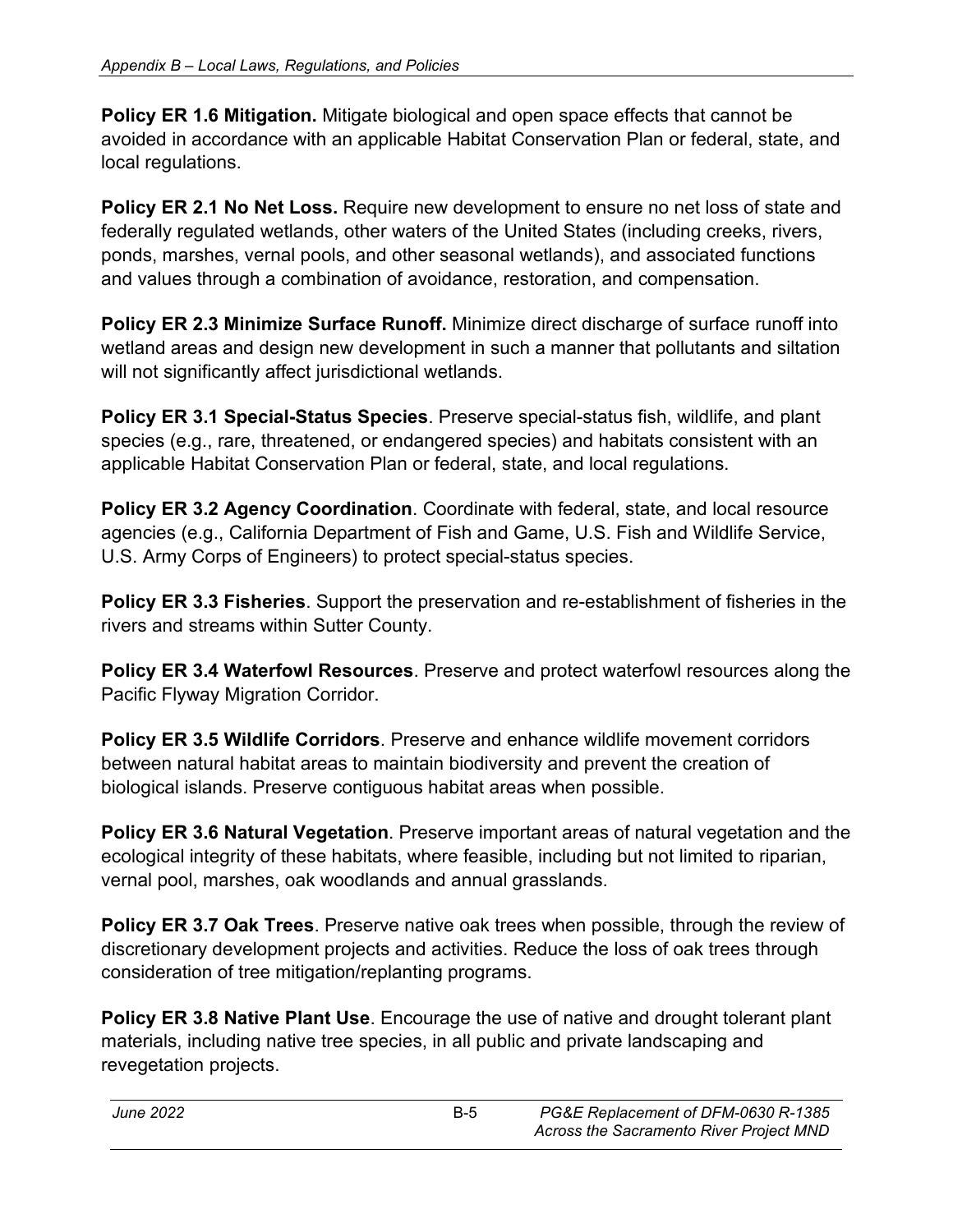**Policy ER 4.3 River Corridors**. Preserve the Sacramento, Feather, and Bear River corridors as important habitat, recreation and open space resources. Support efforts to increase public access and recreational uses along the County's river corridors.

# **CULTURAL RESOURCES**

# Colusa County General Plan

The Colusa County General Plan (in accordance with Government Code Section 65300 et seq.) provides a framework to guide decisions on growth, development, and conservation of open space and resources (Colusa County 2012b). The County's policies regarding cultural resources as provided in the Conservation Element section are listed below:

**Policy CON 3-1:** Require a cultural and archaeological survey prior to approval of any project which would require excavation in an area that is sensitive for cultural or archaeological resources. If significant cultural or archaeological resources, including historic and prehistoric resources, are identified, appropriate measures shall be implemented, such as documentation and conservation, to reduce adverse impacts to the resource.

**Policy CON 3-2:** Require all development, infrastructure, and other ground-disturbing projects to comply with the following conditions in the event of an inadvertent discovery of cultural resources or human remains:

If construction or grading activities result in the discovery of significant historic or prehistoric archaeological artifacts or unique paleontological resources, all work within 100 feet of the discovery shall cease, the County Department of Planning and Building shall be notified, the resources shall be examined by a qualified archaeologist, paleontologist, or historian for appropriate protection and preservation measures; and work may only resume when appropriate protections are in place and have been approved by the County Department of Planning and Building.

If human remains are discovered during any ground disturbing activity, work shall stop until the County Coroner and County Department of Planning and Building have been contacted; if the human remains are determined to be of Native American origin, the Native American Heritage Commission (NAHC) and the most likely descendants have been consulted; and work may only resume when appropriate measures have been taken and approved by the County Department of Planning and Building.

**Policy CON 3-3:** Encourage and cooperate with cities, special districts, State and Federal agencies in acknowledging and preserving the County's cultural heritage, historical and archaeological structures, sites and landmarks.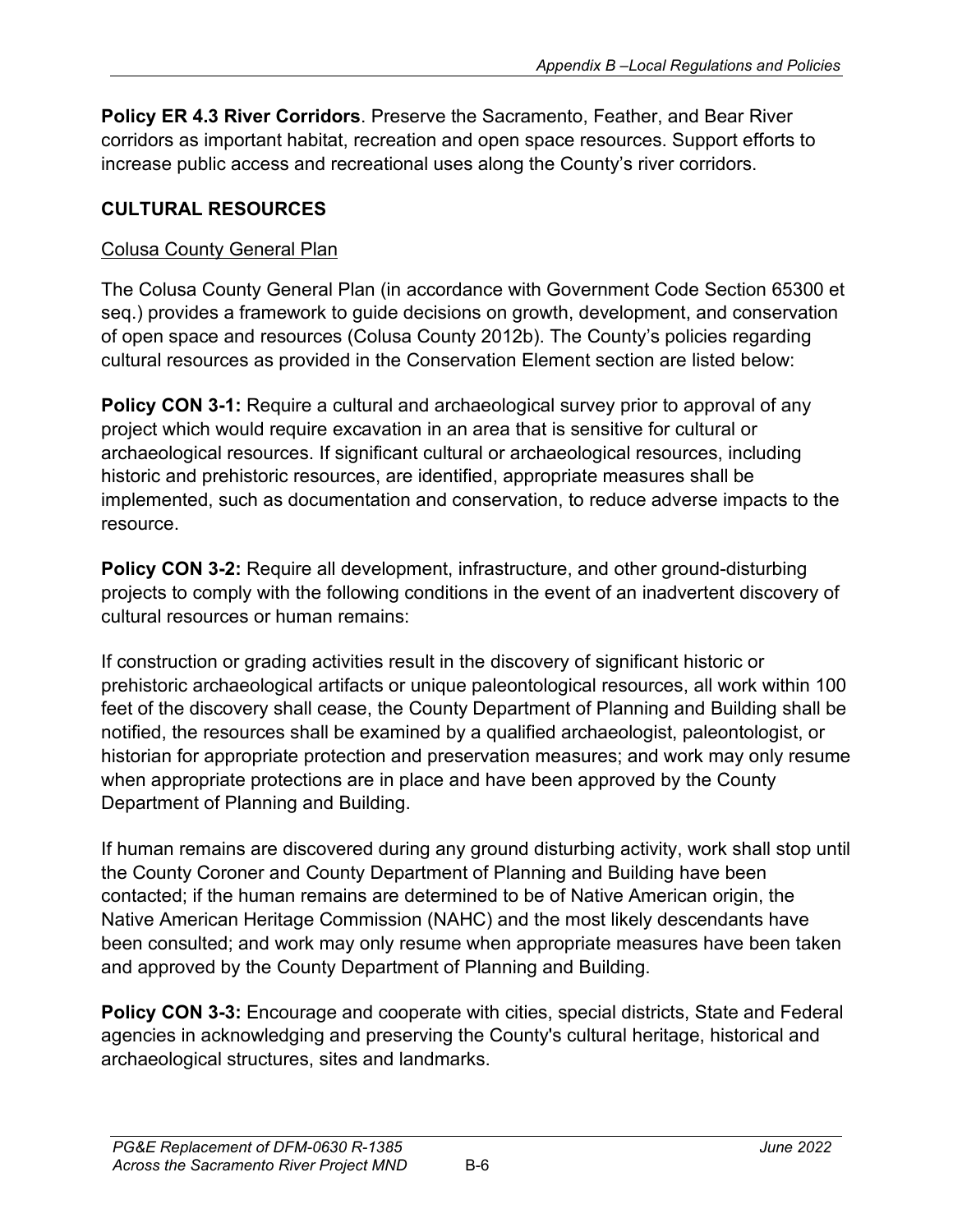**Policy CON 3-4:** Encourage voluntary landowner efforts to protect cultural resources consistent with applicable State law.

**Policy CON 3-5:** Work with Native American representatives to identify and appropriately address, through avoidance or mitigation, impacts to Native American cultural resources and sacred sites during the development review process.

**Policy CON 3-6:** Encourage Native American tribes to consult with the County prior to approval and development of new projects that may impact County resources, facilities, and the environment.

**Policy CON 3-7:** Consistent with State local and tribal intergovernmental consultation requirements such as Senate Bill 18, the County shall consult with Native American tribes that may be interested in proposed new development and land use policy changes.

**Policy CON 3-8**: Encourage the voluntary identification, conservation, and reuse of historical structures, properties, and sites with special and recognized historic, architectural, or aesthetic value.

**Policy CON 3-9:** Encourage historic resources to remain in their original use whenever possible. The adaptive use of historic resources is preferred, particularly as museums, educational facilities, or visitor-‐serving uses, when the original use can no longer be sustained. Older residences may be converted to office/retail use in commercial areas and to tourist or business use in agricultural areas, so long as their historical authenticity is maintained or enhanced.

**Policy CON 3-10:** Leverage the County's strong agricultural and historic heritage to support and encourage historically oriented visitor programs and heritage tourism through cooperation with local, regional, and state marketing efforts.

### **Sutter County General Plan**

Chapter nine of the Sutter County General Plan (Sutter County 2011) contains goals and policies pertaining to cultural resources. Cultural resources policies potentially relevant to the Project are listed below.

**Policy ER 8.1**: Identification. Identify cultural resources, which include prehistoric, historic, paleontological, and archaeological resources, throughout the County to provide adequate protection of these resources.

**Policy ER 8.2:** Preservation. Ensure the preservation of significant cultural and paleontological resources, including those recognized at the national, state, and local levels. (ER 8-A through ER 8-D)

| <b>June 2022</b> | $B-7$ | PG&E Replacement of DFM-0630 R-1385     |
|------------------|-------|-----------------------------------------|
|                  |       | Across the Sacramento River Project MND |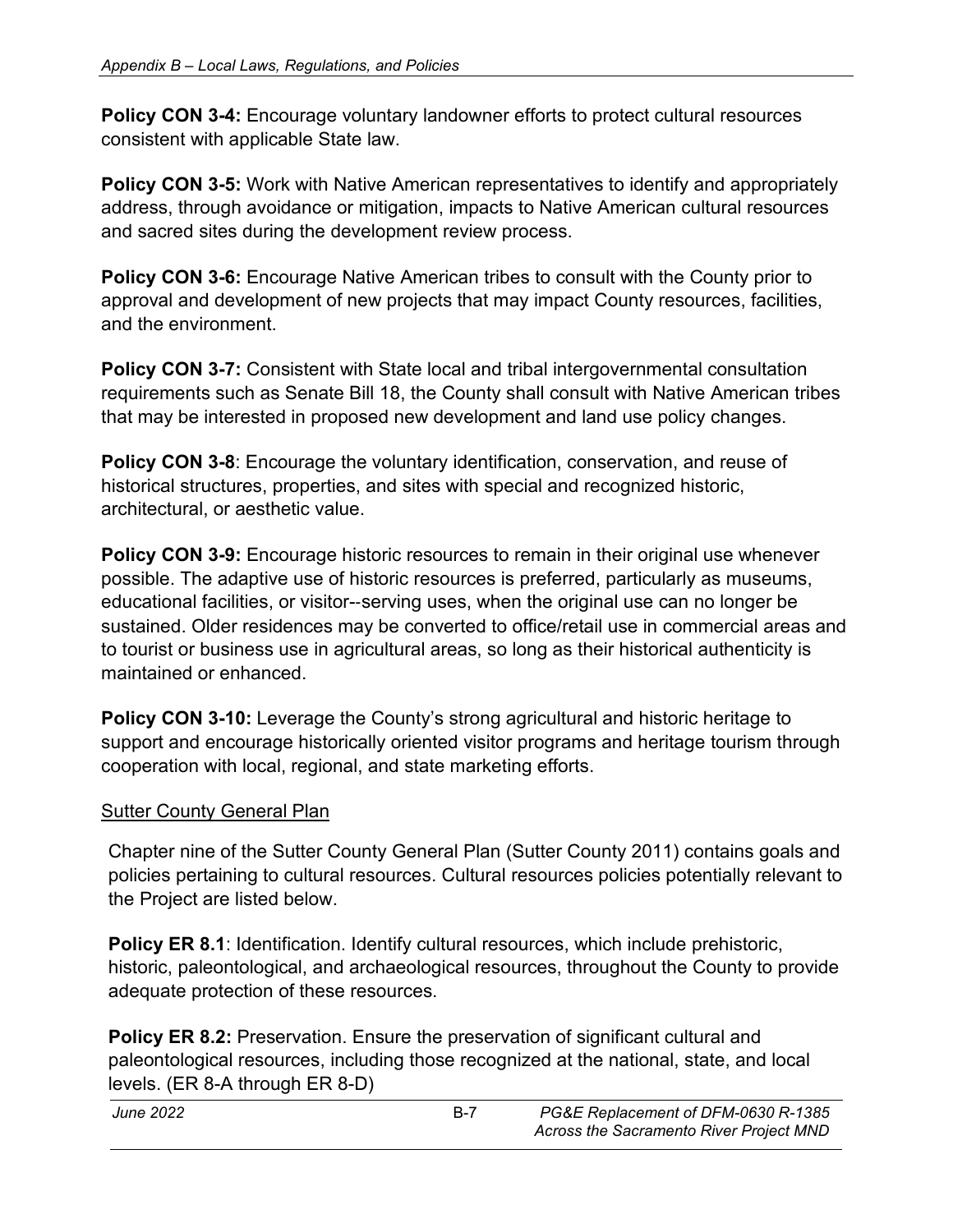**Policy ER 8.4**: Inclusion on Historic Registers and District. Promote the registration of historic resources under the national and state registers and within the County's Historic Preservation Combining District.

**Policy ER 8.5:** Consultation. Consult with the appropriate organizations and individuals early in the development process (e.g., Information Centers of the California Historical Resources Information System, Native American Heritage Commission, and Native American groups and individuals) to minimize potential impacts to cultural resources.

**Policy ER 8.9:** Public Awareness. Educate the public on the County's important cultural resources to increase awareness for protection.

# **CULTURAL RESOURCES – TRIBAL**

See Cultural Resources above for a listing of local cultural resources policies.

# **ENERGY**

### Colusa County General Plan

**Policy PSF 2-11:** Support programs that re-use recycled materials and solid waste, such as the use of waste for bio-mass or bio-fuels for energy production.

**Policy PSF 4-15:** New utility transmission lines should be underground to the greatest extent feasible.

### Sutter County General Plan

**Policy AG 4.2: Utility Infrastructure.** Implement mechanisms to provide the utility infrastructure, flood protection, and services necessary to lands designated for industrial use in order to support the growth and expansion of Sutter County's agricultural industries.

**Policy 15.3 Adequate Energy Supplies.** Work with local utility providers to ensure adequate and affordable supplies of energy are available for existing and future development**.**

**Policy 15.4: New Utility Lines.** Construct new utility lines along existing utility corridors, when feasible**.**

# **GEOLOGY, SOILS, AND PALEONTOLOGICAL RESOURCES**

### Colusa County General Plan

The Colusa County General Plan, Safety Element contains goals and policies pertaining to geologic hazards of San Joaquin County. Geologic hazard policies relevant to the proposed Project are listed below.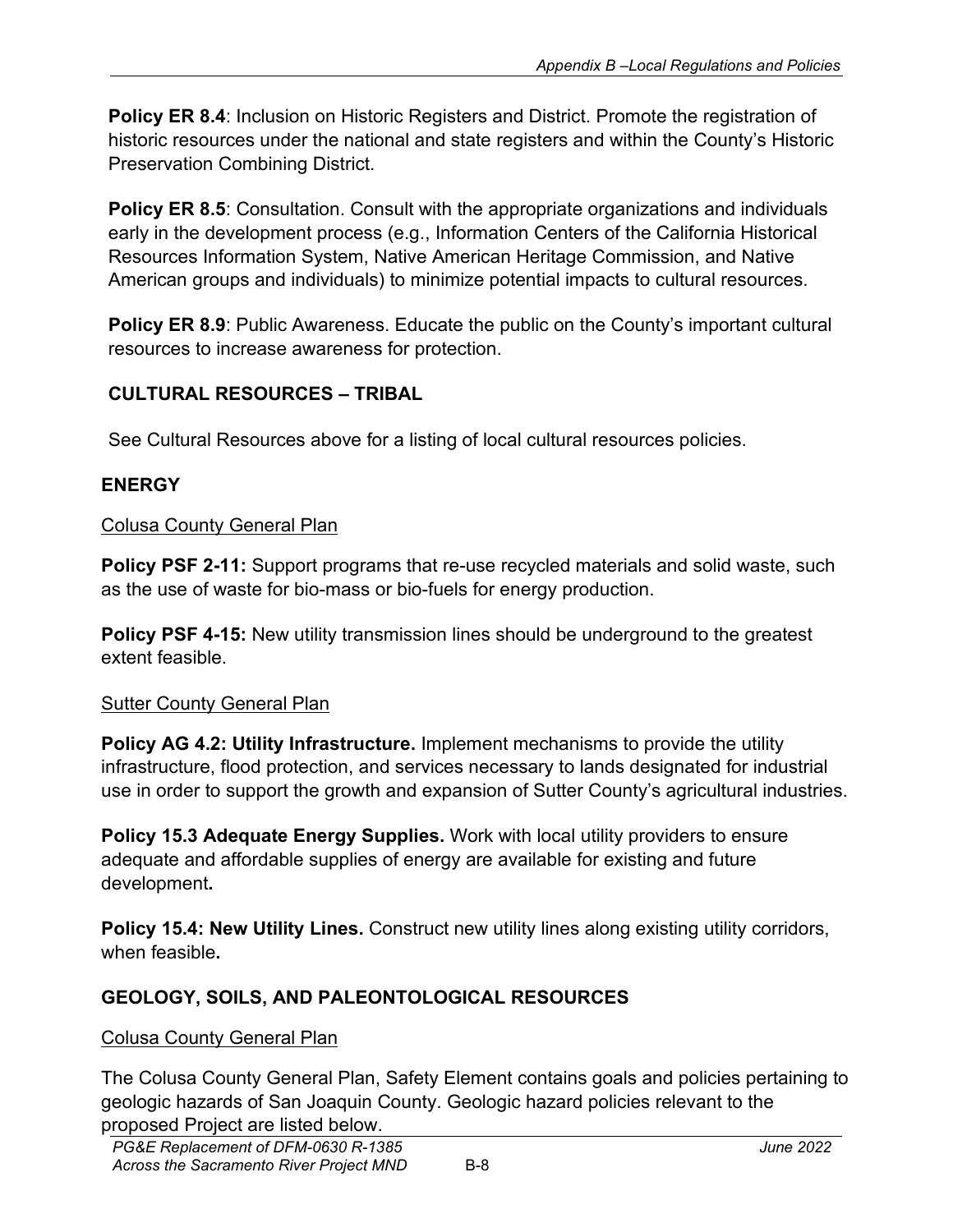**Policy SA 1-15**. All development and construction proposals shall be reviewed by the County to ensure conformance with applicable building standards.

**Policy SA 1-17:** Limit construction and grading on slopes in excess of 30 percent.

**Policy SA 1-18:** Permit development on soils sensitive to seismic activity only after adequate site analysis, including appropriate siting, design of structure, and foundation integrity.

**Policy SA 1-21:** All projects subject to CEQA review shall address seismic safety issues and provide adequate mitigation for existing and potential hazards identified.

#### Sutter County General Plan

The Sutter County General Plan contains goals and policies pertaining to geologic and seismic hazards. Geologic and seismic hazards policies relevant to the Project are listed below.

**Policy PHS 2.1 – Review Standards:** Review and enforce seismic and geologic safety standards and require the use of best management practices in site design and building construction methods.

**Policy PHS 2.3 – Site-Specific Geotechnical Analysis:** Require the preparation of a County approved site-specific geotechnical analysis prior to approval of development in areas where the potential for geologic or seismic hazards exists (e.g. ground shaking, landslides, liquefaction, expansive soils, steep slopes, subsidence, and erosion) and incorporate recommended project features to avoid or minimize the identified hazards.

### **GREENHOUSE GAS EMISSIONS**

There are no local policies pertaining to Greenhouse Gas Emissions and applicable to the Project within the Sutter or Colusa County General Plans.

### **HAZARDS AND HAZARDOUS MATERIALS**

#### Colusa County General Plan

The Colusa County General Plan, Safety Element (2011) contains goals and policies pertaining to hazards and hazardous materials. Policies relevant to the proposed Project activities are listed below.

**Policy SA 1-48:** Require businesses and agricultural operations to comply with all applicable local, state and federal regulations regarding the use, transport, storage, and disposal of hazardous waste and hazardous materials.

| June 2022 | <b>B-9</b> | PG&E Replacement of DFM-0630 R-1385     |
|-----------|------------|-----------------------------------------|
|           |            | Across the Sacramento River Project MND |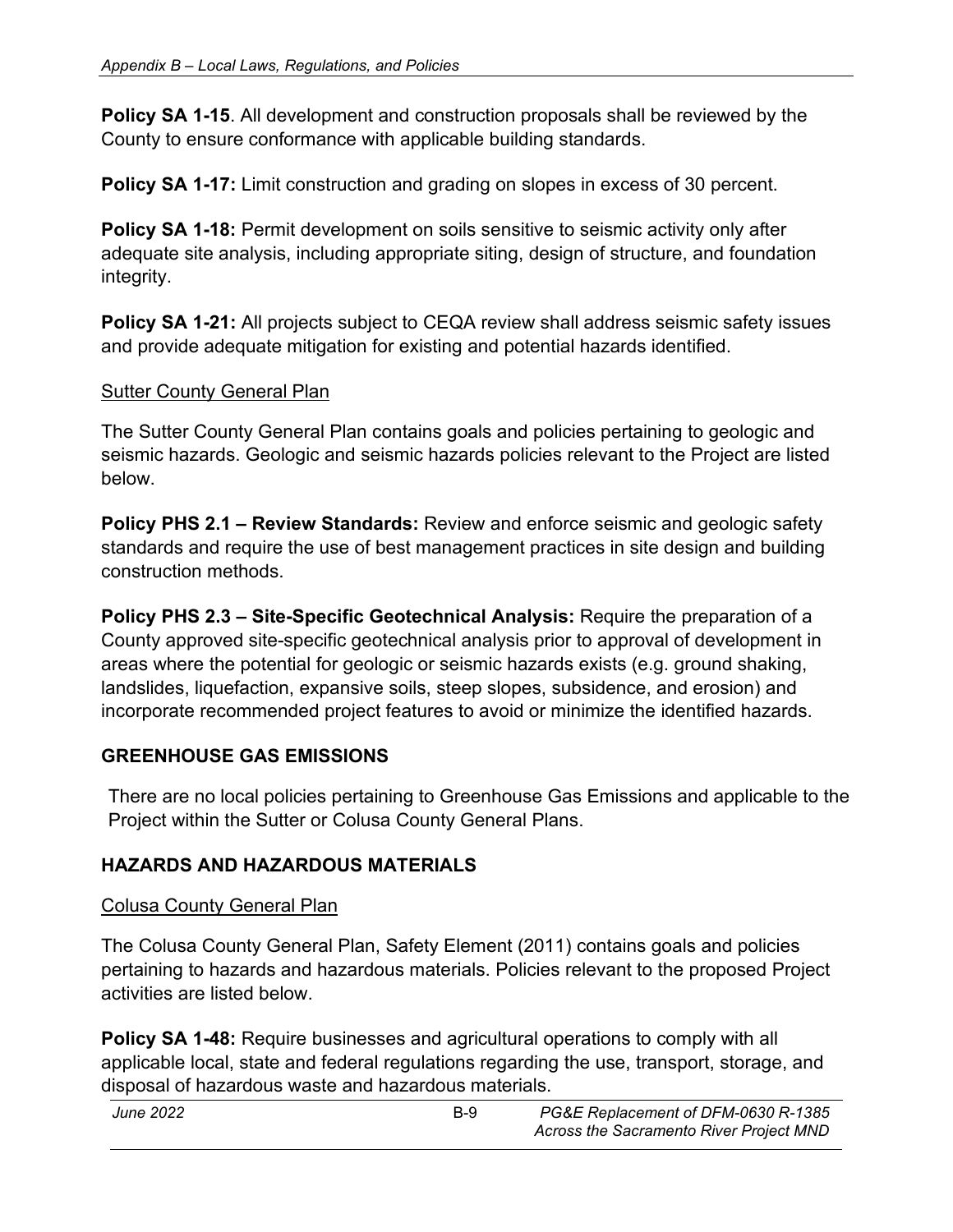**Policy SA 1-49:** Utilize the development review process to reduce the risk of community exposure to hazardous materials.

**Policy SA 1-50:** Require proponents of projects that would involve the use, storage, transport, or disposal of hazardous materials or hazardous waste to demonstrate full compliance with all applicable local, state, and federal regulations related to hazardous materials and waste. Any significant adverse environmental impacts associated with exposure to hazardous materials should be mitigated to a less than significant impact prior to approval of the project.

# **Sutter County General Plan**

The Sutter County General Plan (2011b) includes policies to manage hazardous materials. The following policies are relevant to the Project.

**Policy PHS 3.1 – Use and Disposal:** Ensure that the use and disposal of hazardous materials and waste complies with appropriate federal, state, and local requirements.

**Policy PHS 3.3 – Project Review:** Coordinate with appropriate state and federal agencies to review all proposed development projects that manufacture, use, or transport hazardous materials and waste.

**Policy PHS 3.6 – New Development:** Ensure buildings and sites are investigated for the presence of hazardous materials and/or waste contamination before development for which County discretionary approval is required.

# **HYDROLOGY AND WATER QUALITY**

# Colusa County General Plan

Water resources and water quality policies of the Colusa County General Plan Conservation Element do not apply to the proposed Project because it is not a new development, would not generate a long-term water demand or result in any long-term discharges to surface waters.

# **Sutter County General Plan**

Water resources and water quality policies of the Sutter County 2030 General Plan Policy Document do not apply to the proposed Project because it is not a new development, would not generate a long-term water demand or result in any long-term discharges to surface waters.

# **LAND USE AND PLANNING**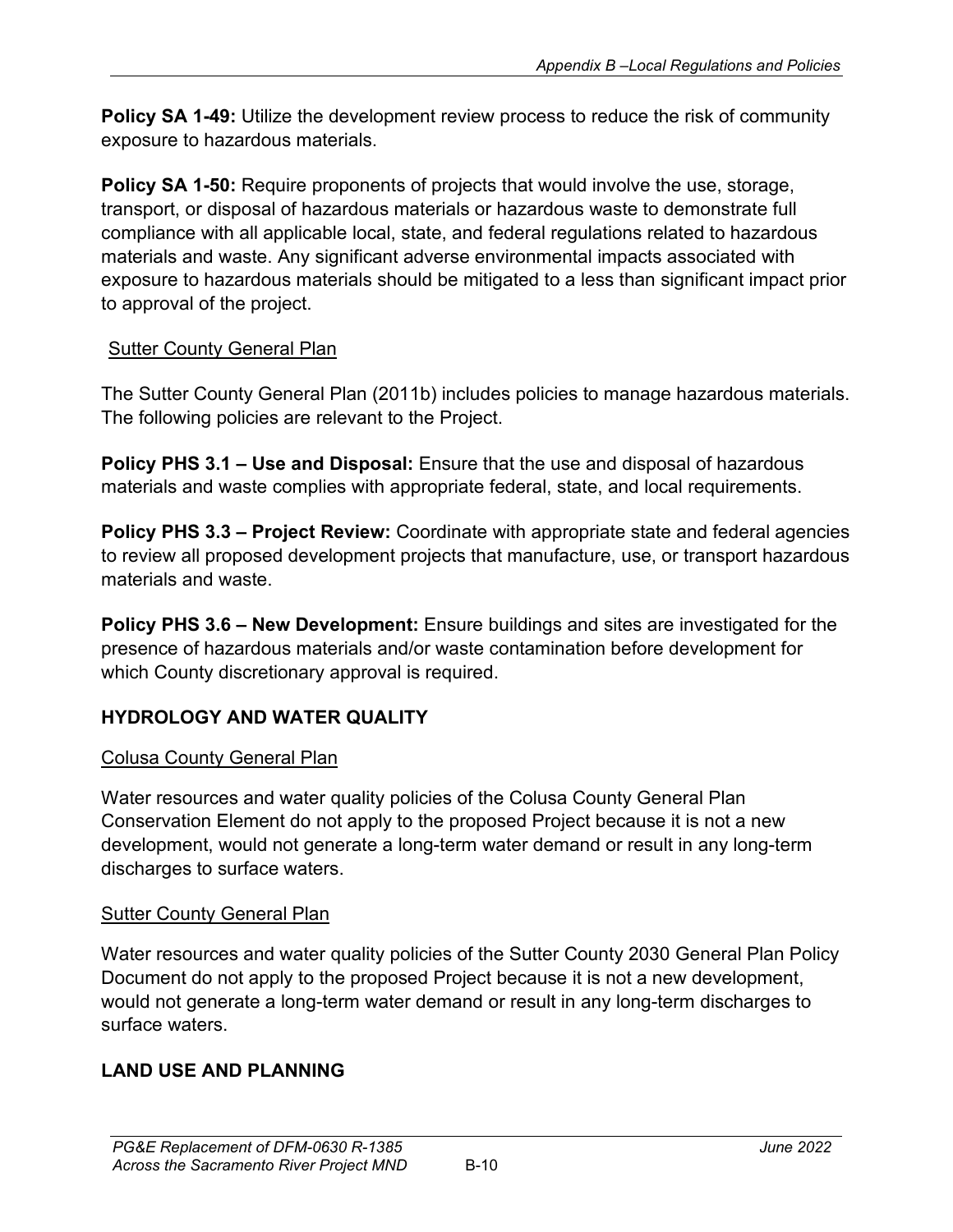There are no state or federal laws, regulations, or policies pertaining to land use and planning that are relevant to the Project. Since the Project does not involve a change in land use; local goals, policies, or regulations are not applicable.

### **MINERAL RESOURCES**

Since the Project does not involve a change in mineral resources; local goals, policies, or regulations are not applicable.

# **NOISE**

#### Colusa County General Plan

The policies of the Colusa County General Plan Noise Element do not apply to the proposed Project because it is not a new development and would not generate long-term noise. However, the Project is subject to Section 13-6 of the Colusa County Code which limits noise to 50 dBA between 9 p.m. and 7 a.m. and 55 dBA from 7 a.m. to 9 p.m. in residential areas. Construction activities are exempt from these noise limits if conducted between 7 a.m. and 7 p.m. on Mondays through Fridays and between 8 a.m. and 8 p.m. on Saturdays and Sundays if:

- 1. No individual piece of equipment produces a noise level exceeding 83 dBA at a distance of 25 feet.
- 2. The noise level at any point of the property plane of the project does not exceed 86 dB.

### Sutter County General Plan

The noise policies of the Sutter County 2030 General Plan Policy Document do not apply to the proposed Project because it is not a new development, would not generate longterm noise and would not generate transit or railroad-related vibration. However, the Project is subject to Chapter 1500-21.5 (noise control) of the Sutter County Code of Ordinances which limits noise to 55 dBA Leq (hourly) between 7 a.m. to 10 p.m. and 45 dBA Leq (hourly) from 10 p.m. to 7 a.m. in noise sensitive areas (residences, schools, motels, hotels, libraries, religious institutions, hospitals and nursing homes). Construction projects conducted between 7 a.m. and 6 p.m. on weekdays and from 8 a.m. to 5 p.m. on Saturdays are exempted. Construction work on Sundays is prohibited unless approved in advance by the County.

# **POPULATION AND HOUSING**

Since the Project does not involve a change in land use, local goals, policies, or regulations are not applicable.

| June 2022 | <b>B-11</b> | PG&E Replacement of DFM-0630 R-1385     |
|-----------|-------------|-----------------------------------------|
|           |             | Across the Sacramento River Project MND |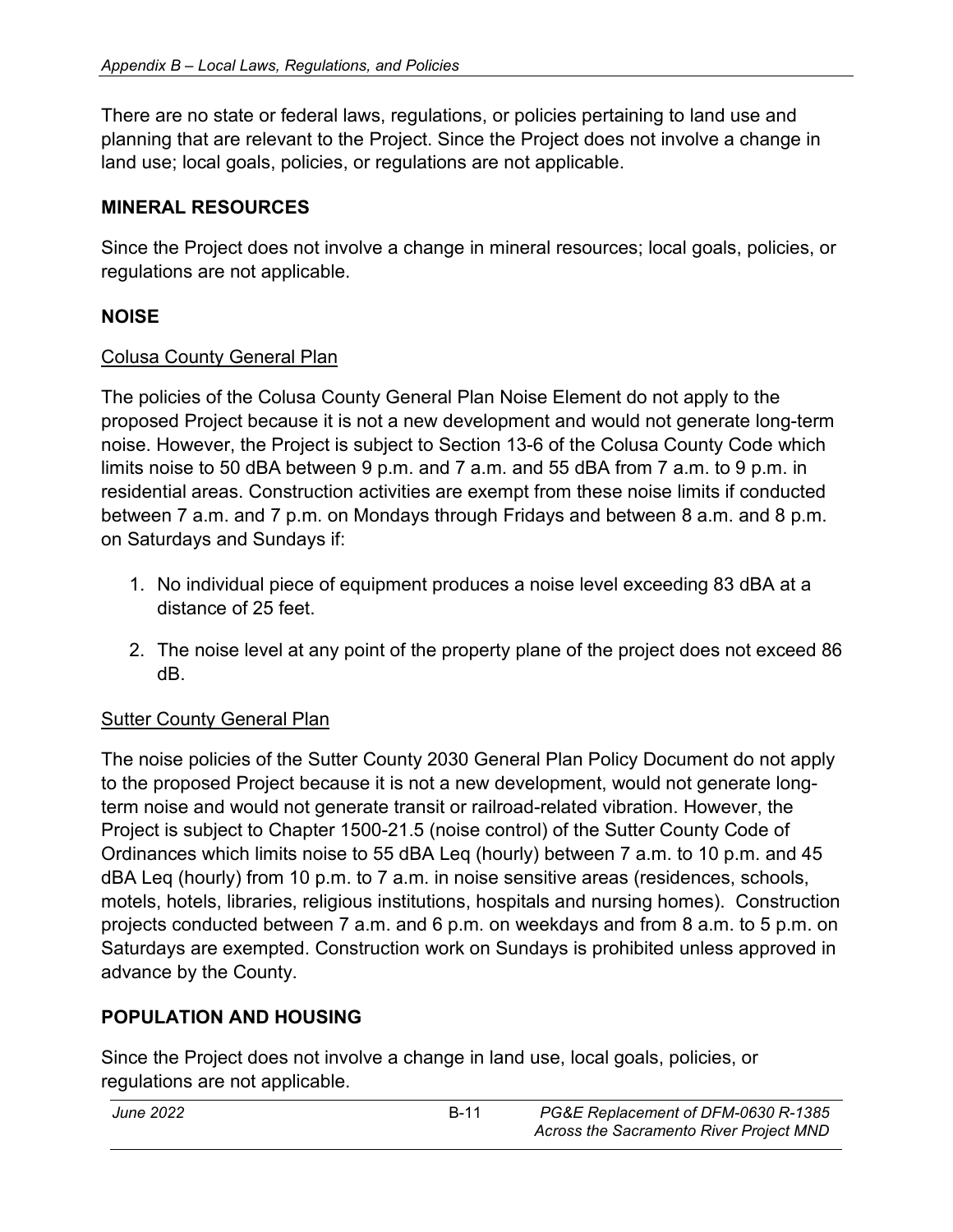### **PUBLIC SERVICES**

#### Colusa County General Plan

**Policy PSF 3-3:** Continue to coordinate fire protection services with the planning and development review process.

### Sutter County General Plan

There are no local policies pertaining to public services and applicable to the Project within the Sutter County General Plan.

### **RECREATION**

### Colusa County General Plan

**Policy OSR 1-3**: Support the preservation of open space consistent with the General Plan, via acquisition of fee or easements by land trusts, government agencies, and conservancies from willing landowners, subject to the standards identified in Policy CON 1-3.

**Policy OSR 2-9**: Ensure private landowners continue to have the right to offer hunters access to their land during hunting seasons.

### Sutter County General Plan

There are no local policies pertaining to recreation and applicable to the Project within the Sutter County General Plan

### **TRANSPORTATION**

### Colusa County General Plan

**Policy CIRC 3-6:** Ensure adequate emergency access for emergency vehicles.

**Policy CIRC 3-9**: Limit the intrusion of agricultural vehicles and heavy trucks on new residential streets.

### **Sutter County General Plan**

**Policy M 2.5: Level of Service on County Roads**. Develop and manage the County roadway segments and intersections to maintain Level of Service (LOS) D or better during peak hour, and LOS C or better at all other times. Adjust for seasonality. These standards shall apply to all County roadway segments and intersections, unless otherwise addressed in an adopted specific plan or community plan.